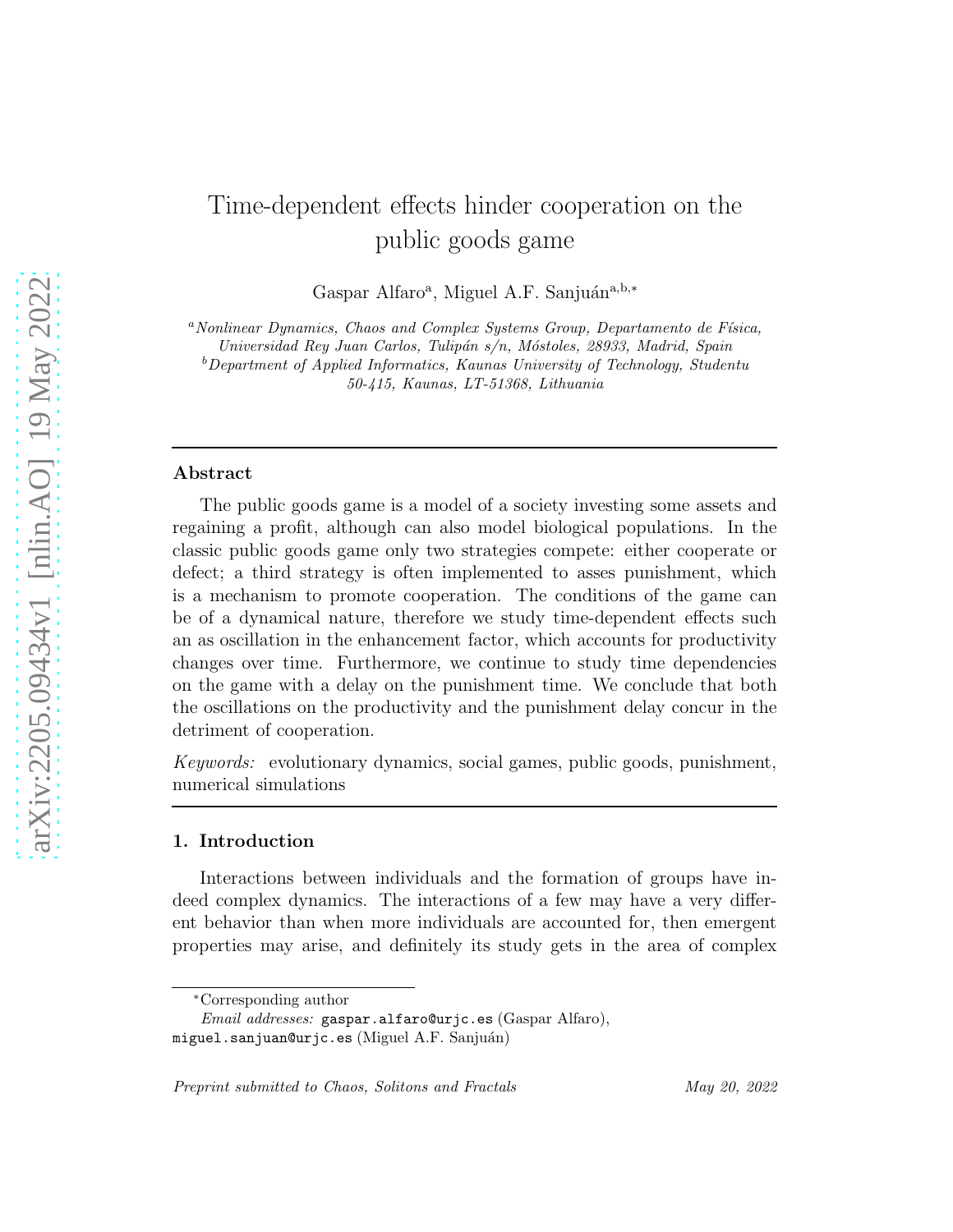systems dynamics. Studies on these matters [\[1](#page-13-0)] include social dilemmas and games, populations grow over time and certain aspects of their behaviour evolve. Taking into account all these ingredients, the Evolutionary Game Theory (EGT) has been developed. EGT involves evolutionary dynamics and aims to understand biological populations, social and economical dynamics through evolving populations. Individuals get payoffs according to their strategy as well as the strategy of others, and change their strategy dynamically. One of the main focus of study is to understand how an altruistic behaviour between individuals appears. Cooperators pay some cost to benefit another individual or the whole, that is why many studies offer ways to promote cooperation. Cooperation has been studied thoroughly on games such as rock-paper-scissors [\[2\]](#page-13-1), the prisoner's dilemma [\[3](#page-13-2)] or the public goods game [\[4](#page-13-3)].

In the *public goods game* (PGG), individuals choose between two strategies: either cooperate or defect. Furthermore, individuals form groups, and as a matter of fact each individual can be part of several groups. On the other hand, cooperators,  $C$ , contribute an amount of 1 to the group, whereas defectors, D, contribute 0. Once all contributions are made, the sum in each group is multiplied by a factor  $r$  and shared equally among all group members. Under these premises, defectors take advantage of the cooperators and have the greatest payoff. Cooperation only occurs under r values close to the group size  $[5]$ . This means that for lower values of r only defectors will be present after some iterations, impoverishing the population with a global payoff of 0. This is known as the "tragedy of the commons" and is present in many systems.

On the classic game, the parameters that define the dynamics of the game stay constant. There has been studies where group members change in time [\[6\]](#page-14-0), where individuals can choose to disassociate from others if they defect. But not much work has been done on the dynamics of the game when the parameters vary with time. One parameter that is very likely to change is  $r$ , which could be seen as a measure of the productivity of an activity, where some goods are invested and grow. Knowing that productivity in the real world changes over time, we have studied the dynamics of the PGG under time oscillations of the enhancement factor  $r$ . For that purpose, we have chosen a sinusoidal oscillation as a simple and illustrative example.

As we have commented earlier, cooperation occurs when the parameter  $r$ is large. The public goods game favors defection, but cooperation makes the global payoff higher. As in any society cooperation is risky, but if cooperators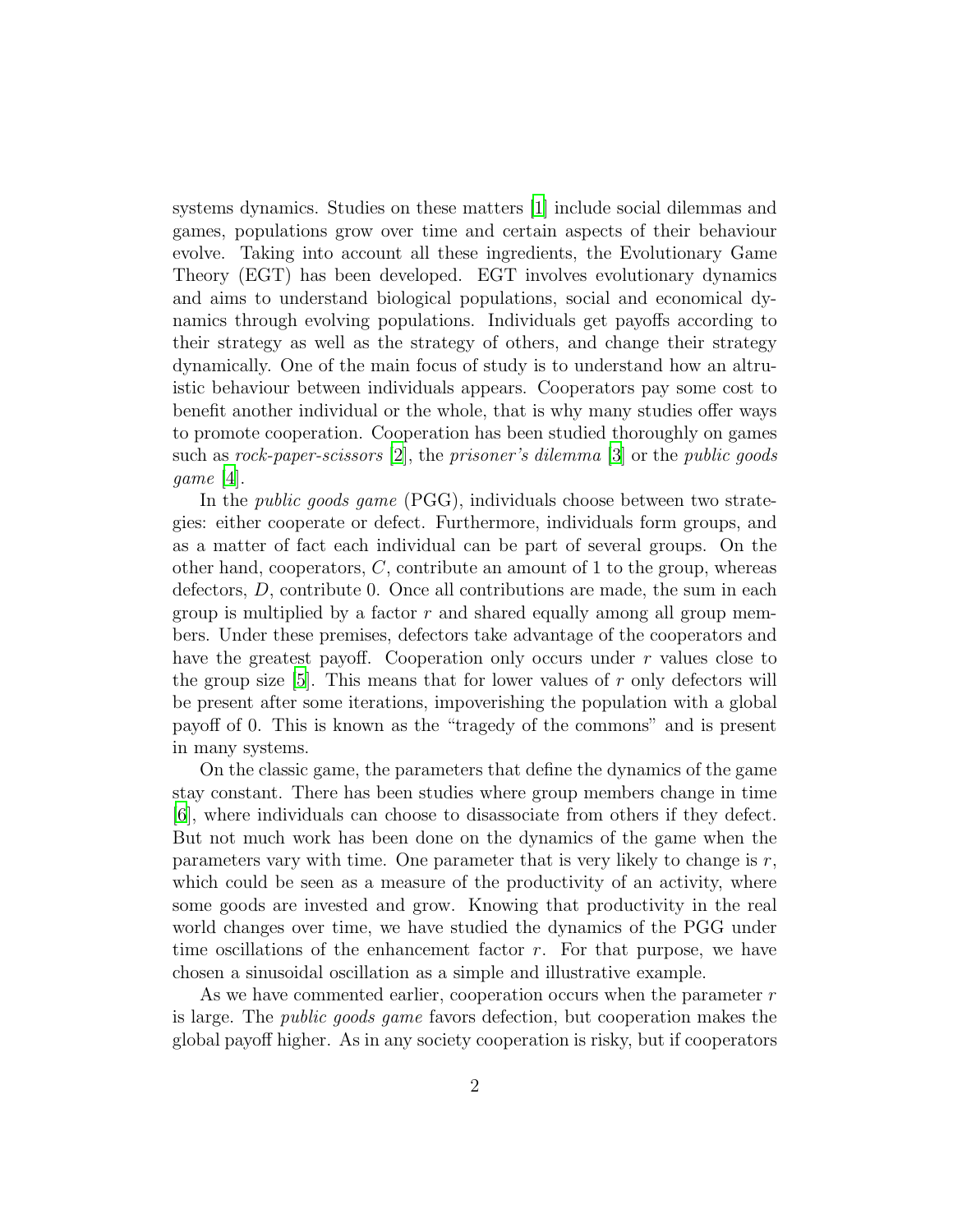join they prosper. Promoting cooperation between individuals will make a society flourish. To that end, mechanisms such as migration [\[7](#page-14-1)], reputation [\[8\]](#page-14-2), rewarding the cooperators [\[9](#page-14-3)] or punishing the defectors has been studied throughout different games or dilemmas. Punishing can be done either by social exclusion [\[10\]](#page-14-4) or by a monetary fine [\[11](#page-14-5)]. In this article we focus on the latter by introducing a third strategy, represented by the punishers, P. These contribute to the public goods an amount of 1 and pay an additional amount to punish the defectors with a fine. Even though punishers have a lower payoff than cooperators after paying the cost to punish, they prevail over cooperators, and increase the cooperation rate. This increase in cooperation rate occurs because, in presence of punishers, defection is less profitable, even though it is the wining strategy, and so defectors do not grow as much; so punishers that surround defectors have a chance to reproduce. It would be natural to think that cooperators should grow more than punishers since cooperators have larger payoffs. But a certain number of punishers are needed to keep the defectors from taking over. As seen in [\[10](#page-14-4)], the frequency of punishers has to be larger than a punisher threshold to stop invasion from defectors.

In the cited articles, the punishment fine is charged at the instant of defection, but actions do not have immediate response times in real life. Delay has been accounted for in numerous studies, and it sometimes promotes new dynamics on the system [\[12](#page-14-6)]. Here we have studied the changes in the dynamics when there is a delay  $\tau$  on the moment that the defectors receive its punishment, as studied on  $\tilde{a}$  [\[13](#page-14-7)] on live individuals.

The main observation that we have made is that instability, in the form of great amplitude of oscillation of the enhancement factor, and delay, hinders cooperation. We have also noted that rapid oscillations, like those of noise, do not alter significantly the result.

The structure of this manuscript is as follows. On Section [2,](#page-3-0) we explain the model of strategy evolution and the methods used to simulate the game. On Section [3,](#page-4-0) we show how the payoffs of each individual are calculated. We develop the punishment on two different ways: pool and peer punishment, and discuss the differences. On Section [4,](#page-6-0) we introduce time oscillations of parameter r and discuss the results. On Section [5,](#page-7-0) we introduce a delay on the system and discuss the results. And finally, on Section [6,](#page-12-0) we present the conclusions.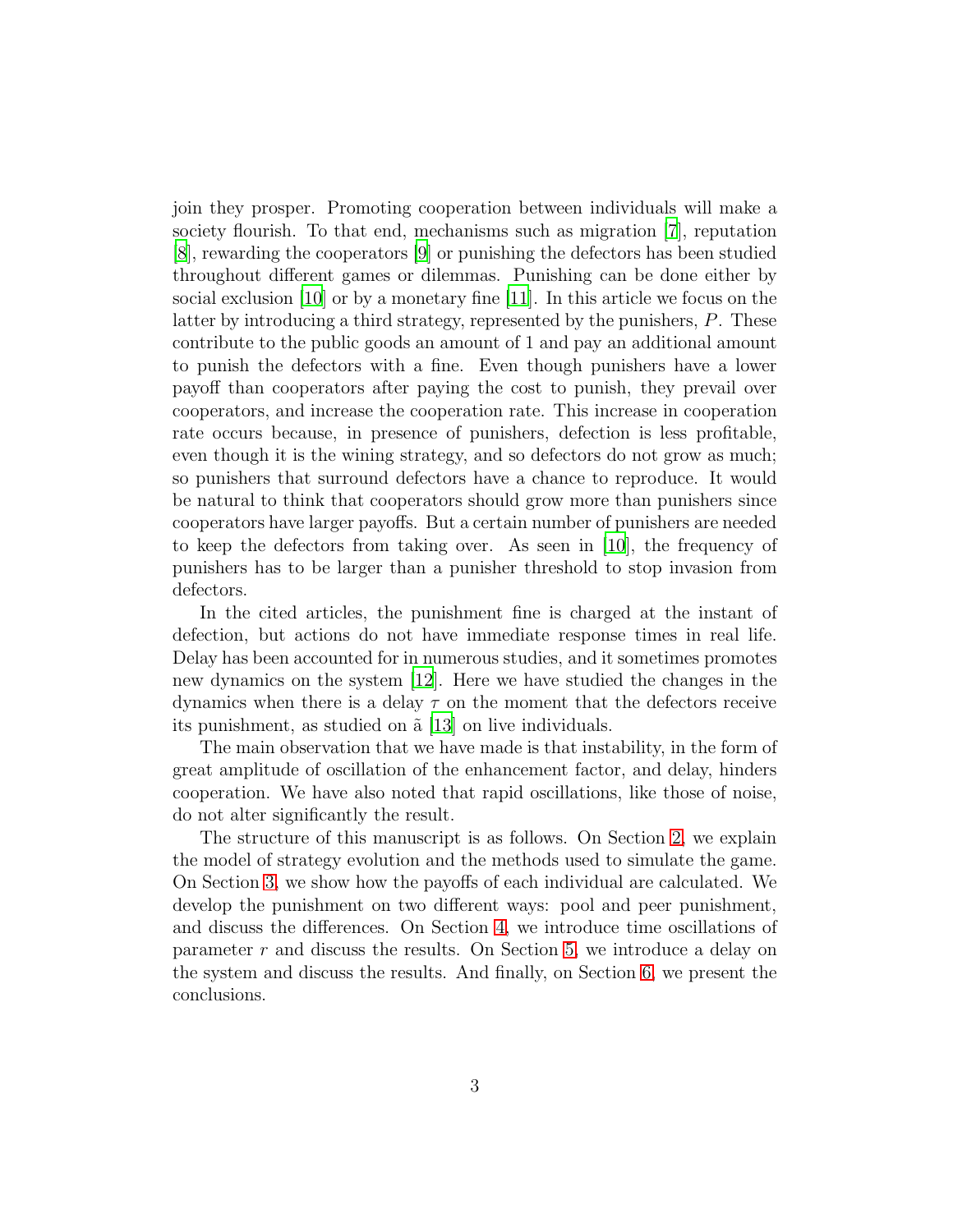#### <span id="page-3-0"></span>2. Model of the simulation

The *public goods game* can be studied with live individuals [\[13](#page-14-7)] or simulated in either spatial games  $[11, 14]$  $[11, 14]$  or in networks as graphs  $[6]$ . It can also be studied by deterministic dynamical equations theoretically [\[10](#page-14-4)] with averaged payoffs and well-mixed populations.

We have studied the *public goods game* as a spatial game and used a square grid to make PGG simulations. In each cell, there is an individual that plays with its immediate neighbors. That way each individual plays 5 games on different groups of  $G = 5$  individuals in each step of the simulation. For each group  $g = 1, \dots G$  they play in, they obtain a payoff  $\Pi<sup>g</sup>$ . The accumulated payoff of each individual is the sum of the payoff they got on every game they played that round,  $\Pi = \sum_{g}^{G} \Pi^{g}$ . On each side of the square grid there are  $L$  cells which, unless stated otherwise, we have set to 300. Therefore, the number of individuals in the simulations is  $N = L^2 = N_C + N_D + N_P$ .

In all evolutionary games, a evolution mechanism reflecting the payoff of each individual is necessary. Individuals with greatest payoff, i.e., more adapted, will reproduce more likely. Here, the evolution mechanism is the imitation rule, and the experiment proceeds as a Monte Carlo simulation. Therefore, in each step of the simulation an individual  $x$  is chosen at random to change strategies with one of its neighbors y once they have played their games. The probability to change the strategy depends on the accumulated payoff  $\Pi_{x,y} = \sum_{g}^{G} \Pi_{x,y}^{g}$  of both x and y individuals as indicated below.

$$
W(s_x \to s_y) = \frac{1}{1 + \exp[(\Pi_x - \Pi_y)/K]},\tag{1}
$$

K serves as a regulator of the stochastic noise that appears when adopting a strategy. In real life situations, not everyone makes the best possible action. As  $K \to 0$  the individuals always change the strategy if their payoff is smaller than the neighbor's. As  $K \to \infty$  the probability of change is 1/2, regardless of the payoff. On accordance with [\[14](#page-14-8)], we set  $K = 0.5$  as a fully representative value.

Since the individual that changes his strategy is chosen at random at each iteration, after N iterations, every individual has had the opportunity to change once on average. N iterations is our Monte Carlo Step (MCS). A MCS is the evolutionary meaningful time unit that accounts as one generation.

The initial conditions, i.e., the starting strategies of each individual, may vary the final outcome. All the results in this paper correspond to individuals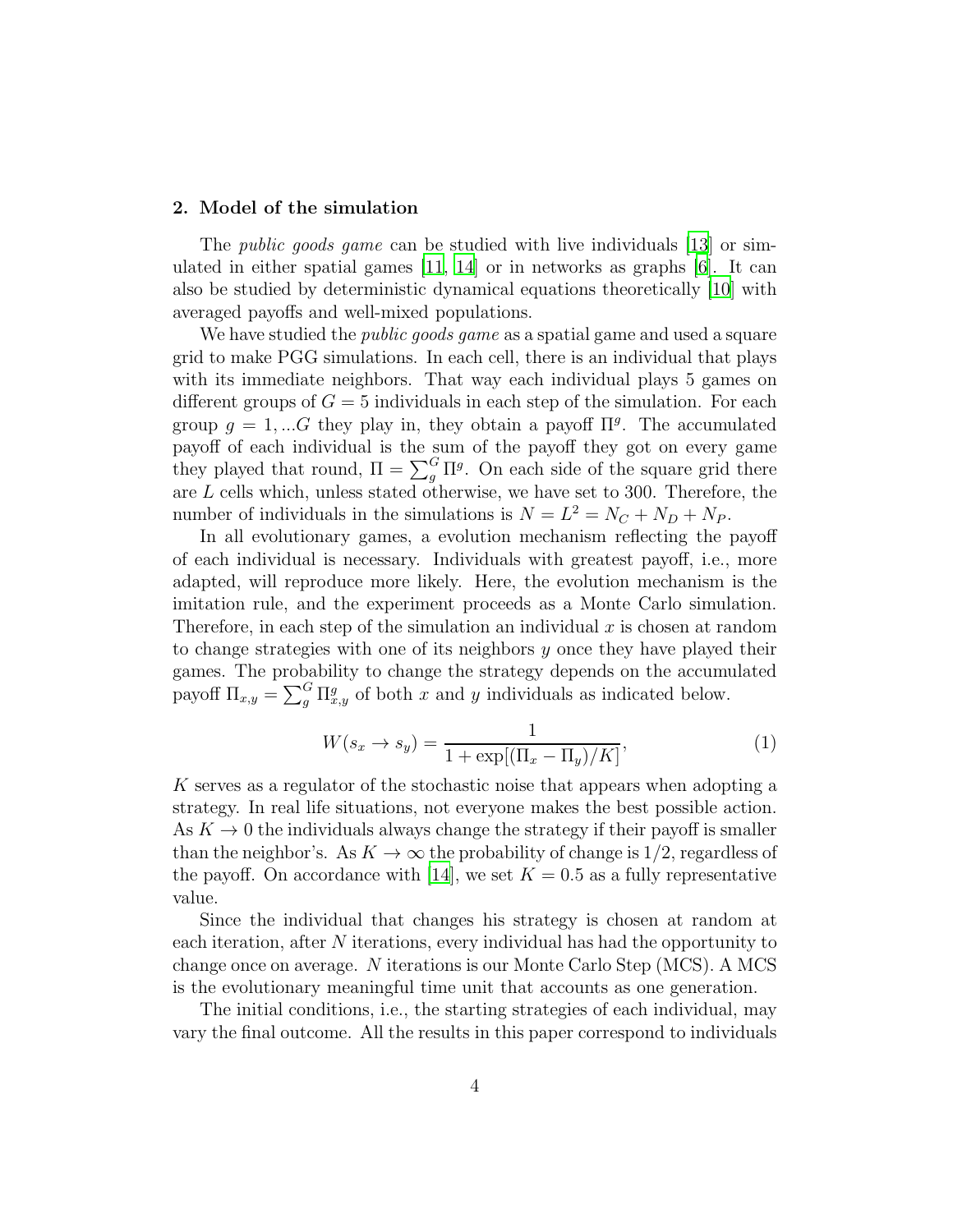<span id="page-4-0"></span>choosing their strategy randomly at the beginning.

#### 3. The punishment methods: pool and peer punishment

Charging a monetary fine to defectors as a way of punishment is a very effective way of promoting cooperation and also used very widely on real societies. But the act of punishment is not free, that is, the punishers have to pay this cost. One option is to form a public reserve to which they add some amount of money every time they play the PGG, i.e., pool punishment, or they can choose to pay the cost of punishment every time they detect a defector, i.e., peer punishment. On pool punishment, the defectors are charged with the fine only once when they have one or more punishers in its group. On peer punishment each punisher penalizes with the same fine to each defector. This way the defectors are more severely punished. We set the fine as  $\beta = 0.125$  and the cost of punishment as  $\gamma = 0.0125$ 

For pool punishment, the payoff of each strategy is given by

$$
\Pi_C^g = \frac{r}{G}(N_C^g + N_P^g) - 1
$$
  
\n
$$
\Pi_P^g = \frac{r}{G}(N_C^g + N_P^g) - 1 - \gamma
$$
  
\n
$$
\Pi_D^g = \begin{cases}\n\frac{r}{G}(N_C^g + N_P^g) & \text{if } N_P^g = 0 \\
\frac{r}{G}(N_C^g + N_P^g) - \beta & \text{if } N_P^g \neq 0.\n\end{cases}
$$
\n(2)

On the other hand, for peer punishment, the payoff of each strategy is given by

$$
\Pi_C^g = \frac{r}{G}(N_C^g + N_P^g) - 1
$$
  
\n
$$
\Pi_P^g = \frac{r}{G}(N_C^g + N_P^g) - 1 - \gamma N_D^g
$$
  
\n
$$
\Pi_D^g = \frac{r}{G}(N_C^g + N_P^g) - \beta N_P^g.
$$
\n(3)

The frequency of each strategy after 5000 MCS is represented on Fig. [1](#page-5-0) as a function of the parameter  $r$  for different values of the stochastic noise regulator K. It can be observed that for low r values, defecting is the wining strategy, but for greater  $r$  values, punishers start to dominate. This is because for greater  $r$  values the profit of contributing is better. For even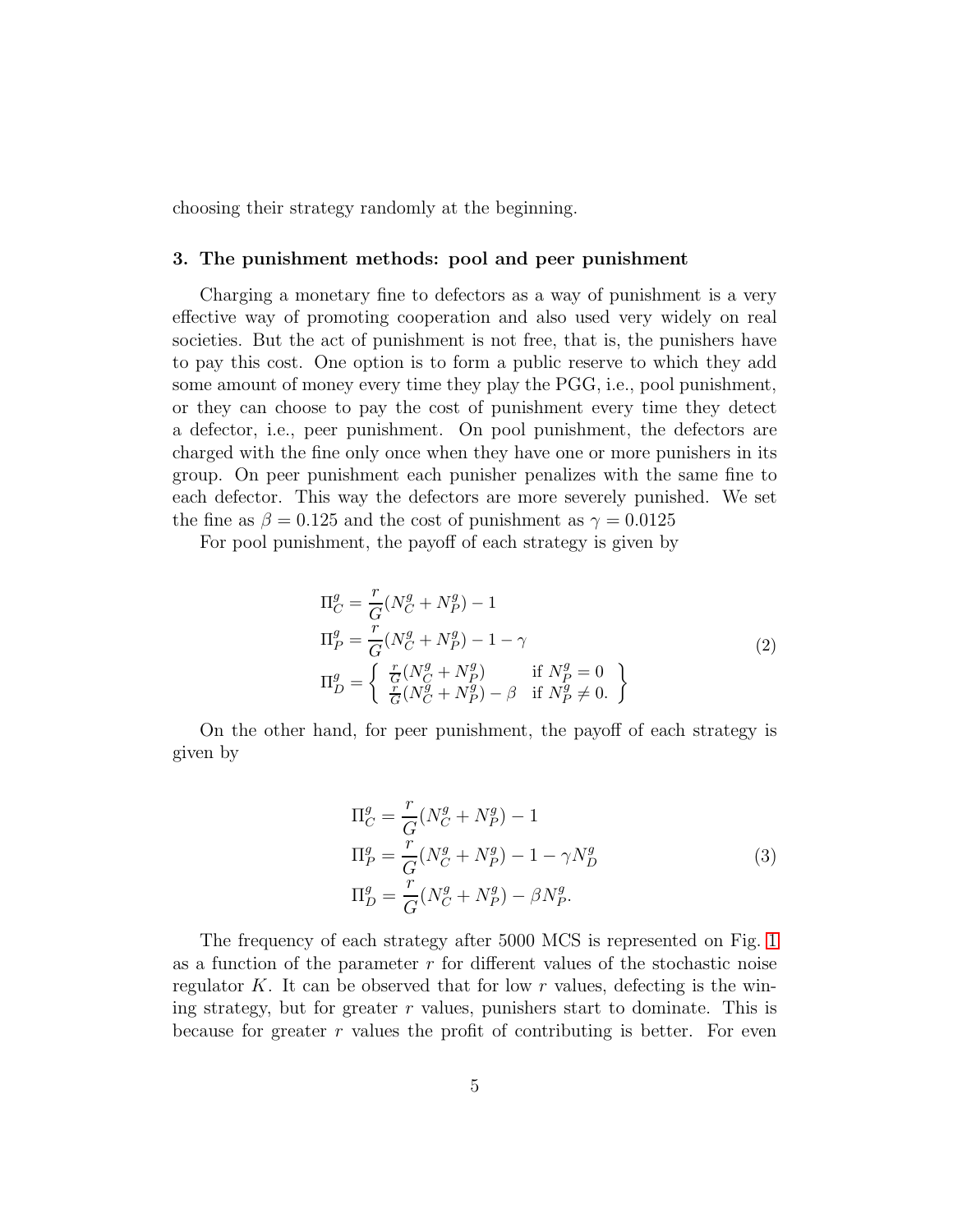

<span id="page-5-0"></span>Figure 1: Frequency of each strategy after 5000 MCS of a PGG simulation as a function of  $r$  for different values of the stochastic noise regulator  $K$ . Cooperators in blue, defectors in red and punishers in green. For greater noise values, cooperation is less profitable. (b) (d) (f) For peer punishment, at some  $r$  values defectors become extinct, so punishers have the same payoff as cooperators. With sufficiently large relaxation times, either punishers or cooperators will go extinct as of neutral drift. (f) For  $K = 5$  the phase shift between whole domination from defectors and its extinction is very sudden (the step between consecutive r values is  $(0.1)$ . The lines are used to guide the eye, and its width is larger than the corresponding error. We have used the following parameter values:  $\beta = 0.125$ ,  $\gamma = 0.0125$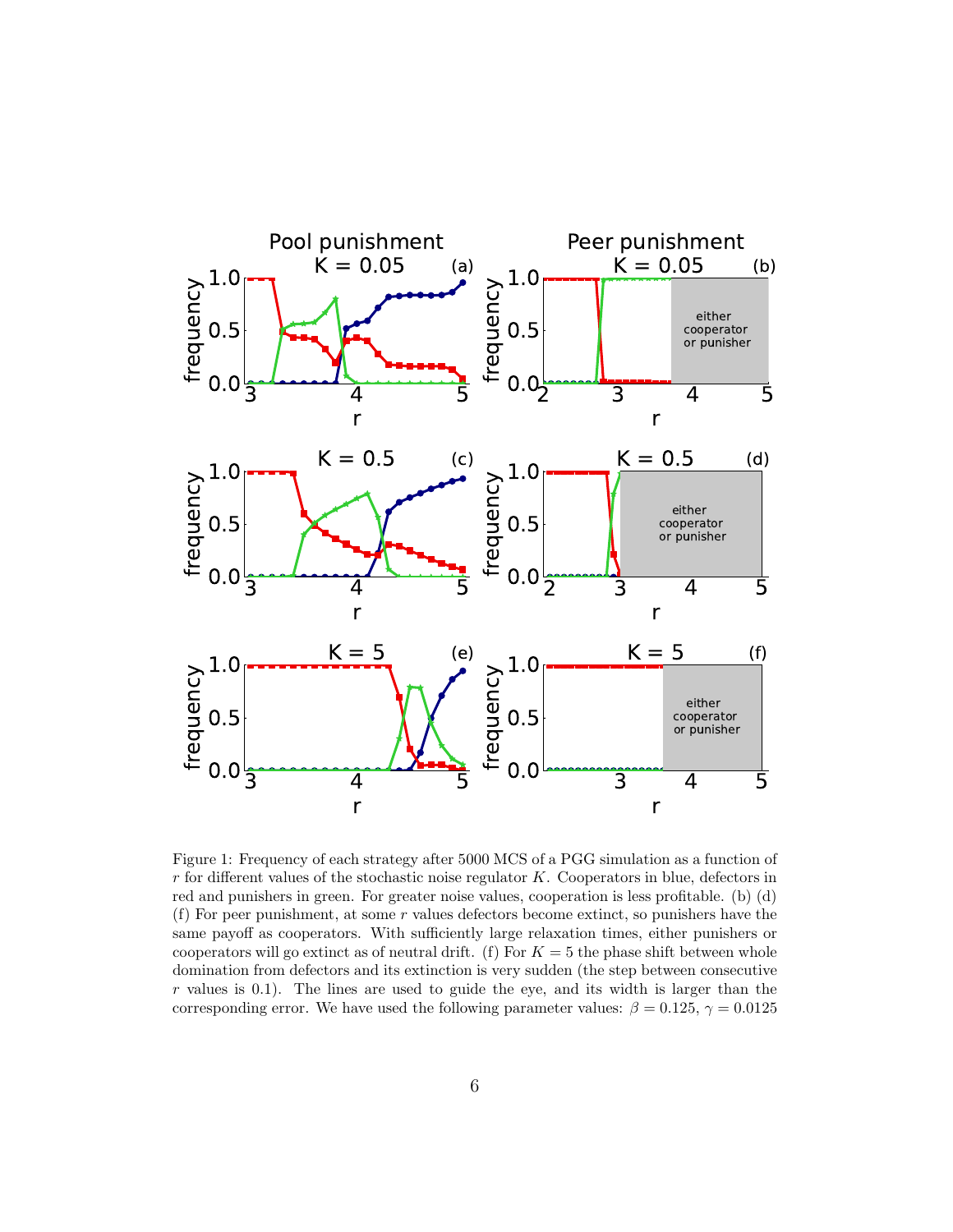greater r values, the punishers lose dominance in exchange for cooperators since they have slightly better payoffs, defectors increase their frequency momentarily due to the lack of punishers, but decrease it as  $r$  grows. Noise makes cooperation less effective as we can see the graphs shifting to the right as we increase K.

For peer punishment, at some r values defectors become extinct. Since there is no defectors at this point, punishers have the same payoff than cooperators. After enough relaxation time, one of them will go extinct due to a neutral drift. The probability that either strategy wins depends on the frequency of their strategy when defectors gets extinct and probably on the spatial distribution and system size. Comparing this figure with Figs.  $1(a)(c)$  $1(a)(c)$ and (e), we can conclude that peer punishment is more effective at enhancing cooperation if we maintain the same  $\beta$  and  $\gamma$  values. This is a expected result since for peer punishment defectors are being fined several times and so punishment is more severe.

#### <span id="page-6-0"></span>4. Varying the enhancement factor as oscillations on time

The *public goods game* is a simplification of a real society of individuals that invest some goods to get a profit. The profit gained depends on the productivity of the activity which is invested. This productivity may vary over time. If the investment is on the stock-market, the profit depends on the fluctuations of the stock price. To make the PGG simulations respond to this possible fluctuations on time, we introduce a variation on time of the enhancement factor in form of an oscillation  $r = r_0 + r_1 \sin(\frac{2\pi\omega}{L^2}t + \delta)$ , where  $\omega$  is the oscillation frequency in units of  $MCS^{-1}$ , t is the time in units of one iteration, and  $\delta$  is a time shift that we have set as 0. We have used a sinusoidal oscillation as an illustrative example since it is a simple periodic function. The oscillation frequency could range from low frequencies representing business cycles such as expansion and recession, to high frequencies representing rapid oscillations that may be due to noise.

The population frequency as time passes is represented on Fig. [2](#page-8-0) for different oscillation frequencies and amplitude values with  $r_0 = 3.6$ . It can be seen that an increase on the amplitude benefits the defectors, to the extent of absolute domination (Fig.  $2(c)$ ). Thus, we can state that instability hinders cooperation. It can also be seen that for rapid oscillations (Fig. [2\(](#page-8-0)d)) the dynamics is similar to the one without oscillation, so noise would not affect critically the cooperation rate. This is because the populations do not have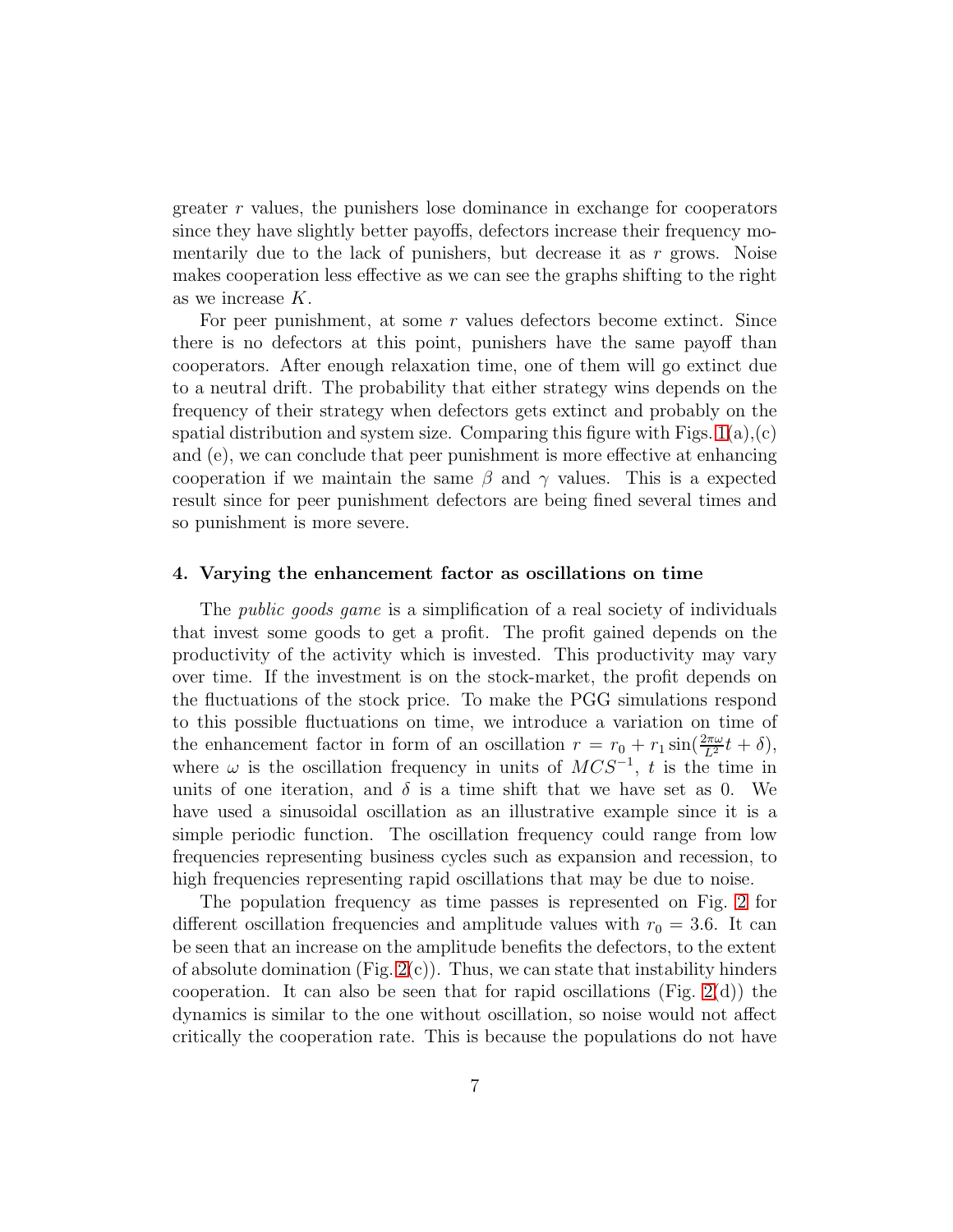time to change significantly on such a short period. All the graphics in the figure are for pool punishment and  $K = 0.5$ , but the conclusions hold for peer punishment and different values of noise.

As we see on Fig. [2\(](#page-8-0)c), some combinations of frequency and amplitude of oscillation makes defectors the only lasting strategy. To see for which combinations this occurs, we elaborate Fig. [3](#page-9-0) by plotting the oscillation amplitude  $r_1$  that limits the phase of only defectors and defectors plus punishers versus the oscillation frequency  $\omega$  for different values of  $r_0$ . We can see that the interface is a rising monotonous curve until a limit is reached. At low oscillation frequencies the period when r is large, i.e., when  $\sin(2\pi\omega t/L^2) \approx 1$ , is large; and there is a lot of time for defectors to grow. That is why the limiting amplitude is very small and increases as  $\omega$  grows. It also increases as the mean value of  $r, r_0$ , raises because greater r values benefit cooperators and punishers and so, it is more difficult for defectors to completely dominate. The minimum value of the oscillation frequency plotted is  $\omega = 0.00001$ . For lower values, the ones who dominate the game are the punishers since we have set  $\delta = 0$  and therefore, at the beginning of the experiment r grows favoring cooperation.

## <span id="page-7-0"></span>5. Having a delay in punishment

Information is not instantaneously transmitted and some processes take time to finish. This makes for an stimulus not to have an immediate response. From now on, we suppose that there is a delay of  $\tau$  MCS at the time the defectors receive its punishment [\[13\]](#page-14-7). The punishers pay the expense of the punishment the instant they detect someone defecting and the fine is calculated with the conditions of this moment, but actually it is not charged until some time later.

The frequency of each strategy, averaged on the last iterations, is repre-sented on Fig. [4](#page-10-0) as a function of time with a delay  $\tau = 5$  MCS. This simulation takes longer to calculate, so we have reduced the population  $(L = 100)$ . Comparing with Fig. [1\(](#page-5-0)c), punishers have gone extinct for mostly every value of  $r$ . Cooperators are on the scene at lower  $r$  values but defectors are more abundant than when  $\tau = 0$ , so we can state that the delay hinders cooperation too. This makes sense, since as defectors are charged with the fine later, they have more opportunity to grow. Children have to be punished immediately after the misconduct to know why they are been punished. The same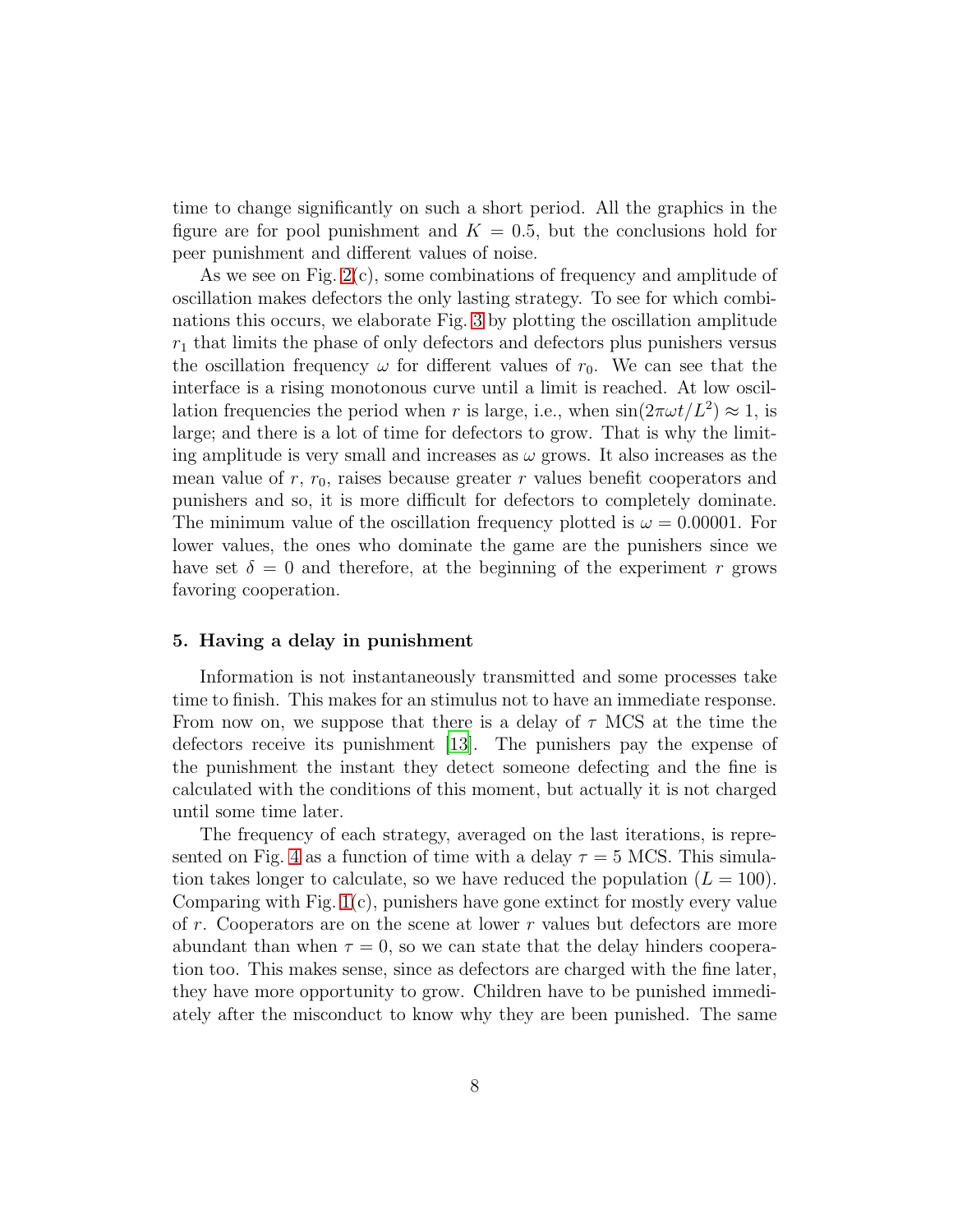

<span id="page-8-0"></span>Figure 2: Frequency of each strategy as time passes with an oscillating enhancement factor of the form  $r = r_0 + r_1 \sin(\frac{2\pi\omega}{L^2}t + \delta)$ , where  $r_0 = 3.6$  is the mean value of r,  $\omega$ is the oscillation frequency in units of MCS<sup>-1</sup> and  $\delta = 0$ . Results are made in the pool punishment. Cooperators in blue, defectors in red and punishers in green. (a) At the value of  $r = 3.6$  the punishers and defectors are almost on equal terms rapidly oscillating due to noise. (b) For small oscillation frequencies, the defectors and punishers periodically dominate one another, being the punishers the ones with a greater mean frequency. (c) The amplitude of the oscillation is so big that defectors completely dominate after one cycle. (d) As the oscillation frequency increases, the dynamics is more similar as compared to the case without any  $r$  oscillation; while very quick  $r$  oscillations, possibly another type of noise, are insignificant to final frequency. We have used the parameter values  $\beta = 0.125$ ,  $\gamma = 0.0125$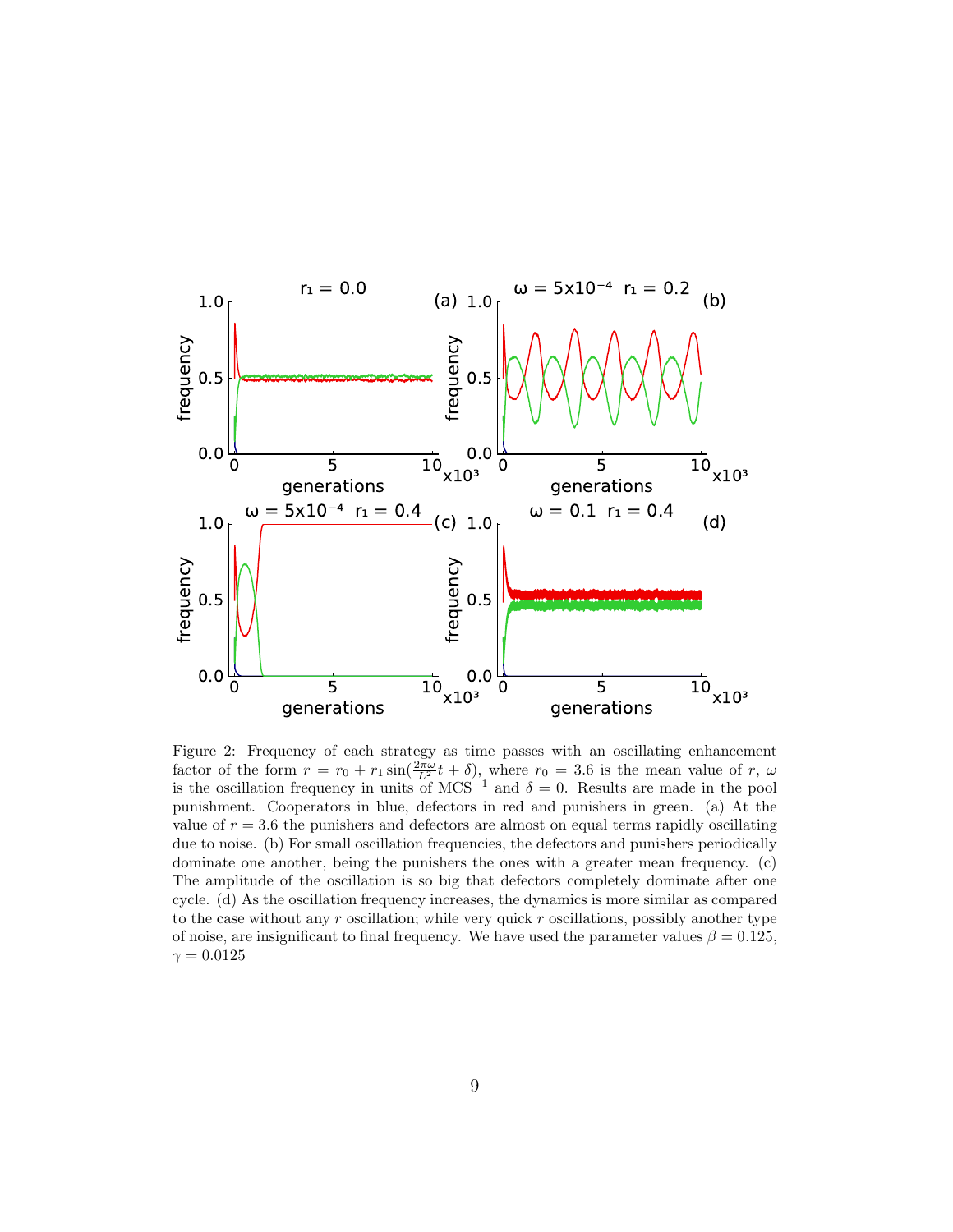

<span id="page-9-0"></span>Figure 3: The figure represents the amplitude  $r_1$  of the oscillation  $r = r_0 + r_1 \sin(\frac{2\pi\omega}{L^2}t + \delta)$ for different values of  $r_0$ , that limits the phase of only defectors (greater amplitudes) and defectors plus punishers (lower amplitudes) in the strict pool punishment regime with a punisher threshold  $T = 0$ . The limiting amplitude  $r_1$  grows as  $r_0$  raises and, at low oscillation frequencies, when  $\omega$  raises. The lines are used to guide the eye, and its width is comparable to the corresponding error. We have used the parameters:  $\delta = 0, \beta = 0.125$ ,  $\gamma=0.0125$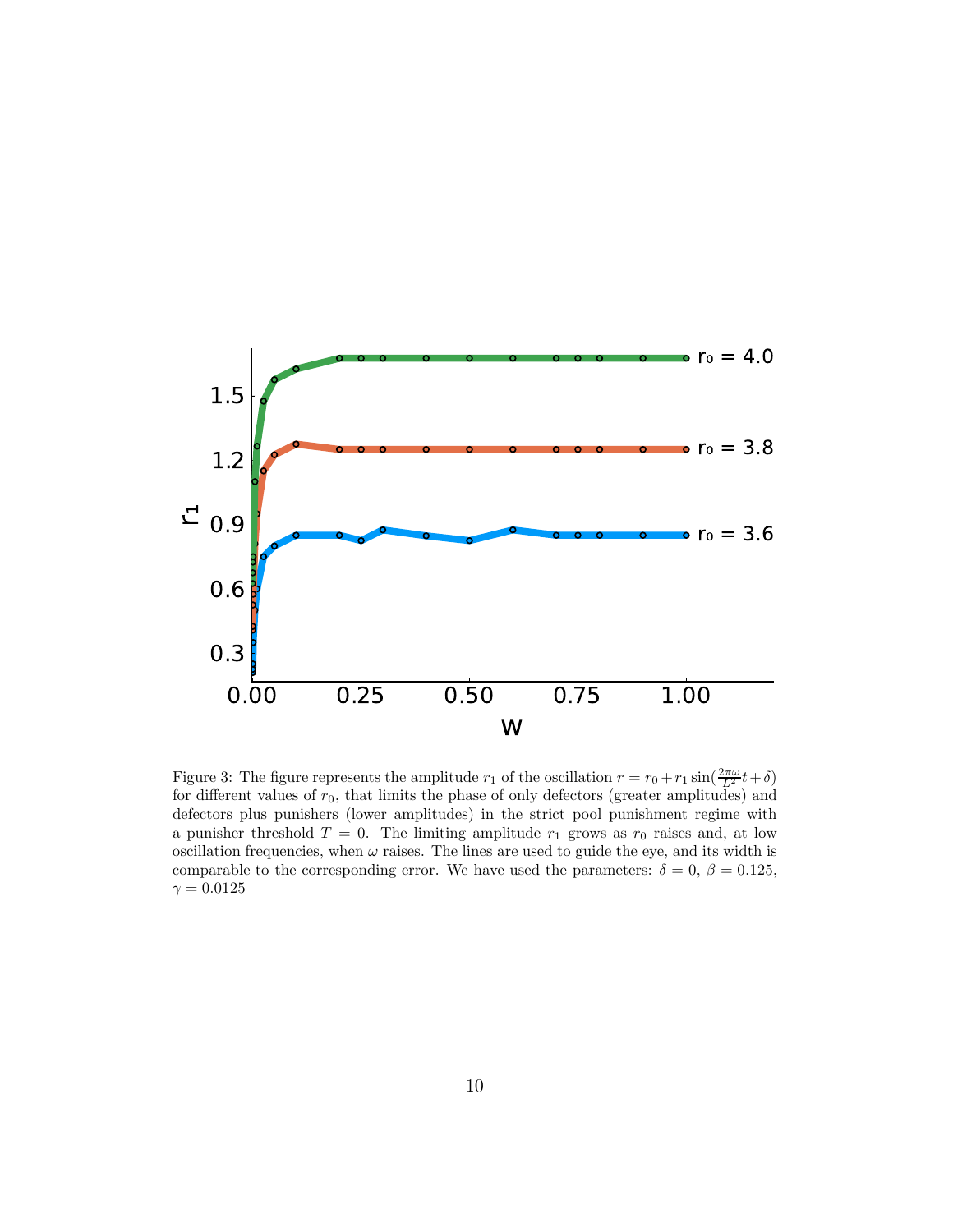

<span id="page-10-0"></span>Figure 4: Frequency of each strategy averaged on the last iterations of a PGG simulation with a delay  $\tau = 5$  MCS when the defectors are charged with the fine as a function of r in the pool punishment regime. Cooperators in blue, defectors in red and punishers in green. Punishers almost do not appear and defectors are more abundant than on Fig. [1\(](#page-5-0)c). The lines are used to guide the eye, and its width is larger than the corresponding error. We have used the parameters:  $\beta = 0.125$ ,  $\gamma = 0.0125$ ,  $L = 100$ .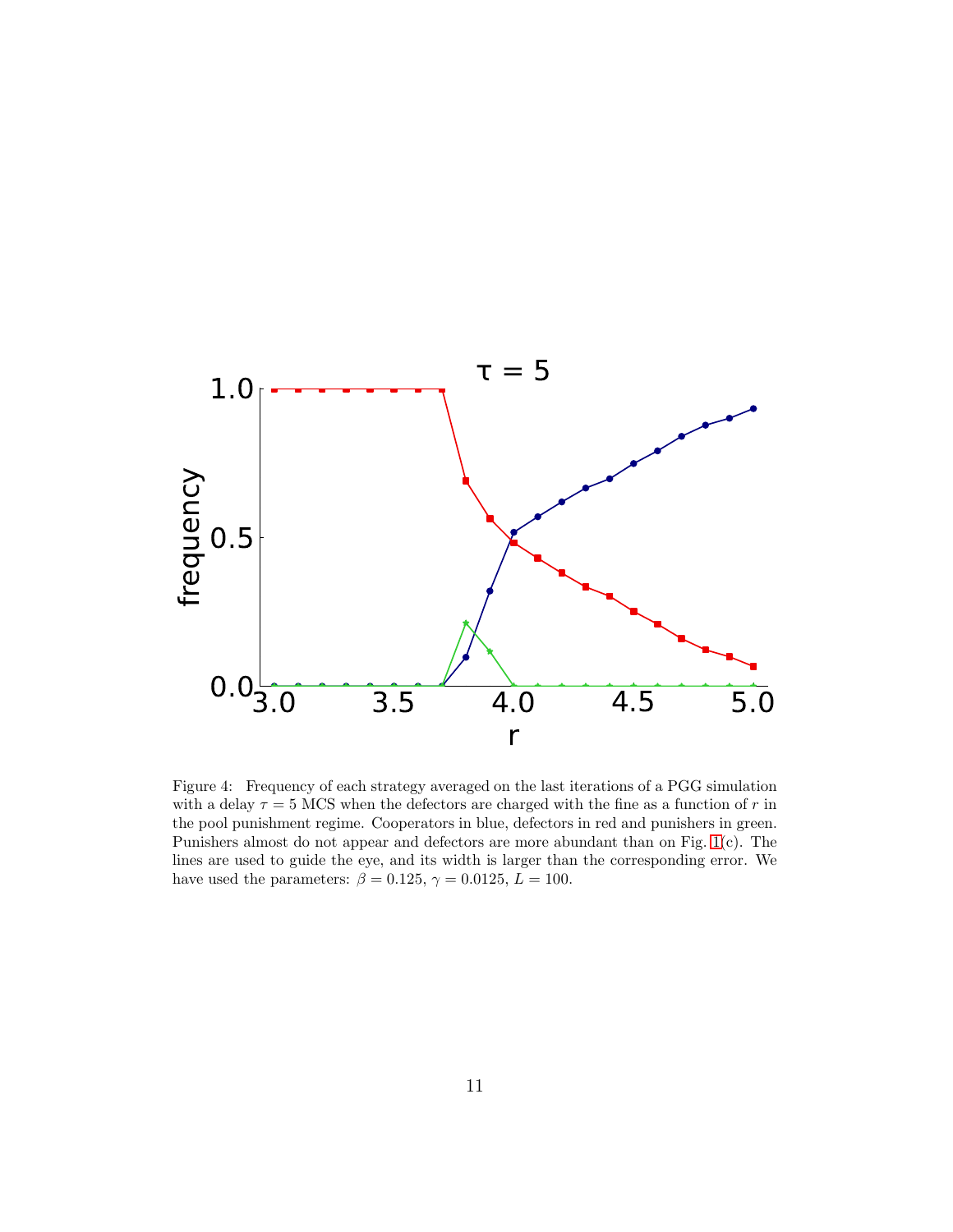

<span id="page-11-0"></span>Figure 5: Frequency of each strategy as time passes of a PGG simulation with a delay  $\tau = 5$  MCS when the defectors are charged with the fine for different oscillation frequencies  $\omega$  in the pool punishment regime. (a) No oscillation on the factor r. The oscillation of the frequency is due to the delay. With oscillation in the factor  $r$ , the (b-e) graphics look similar. There is no apparent difference in (d) although  $w = 0.2 = 1/\tau$  is the frequency we expected for a resonant behaviour. Cooperators in blue, defectors in red and punishers in green. We have used the parameters:  $r_0 = 4.0, r_1 = 0.5, \beta = 0.125, \gamma = 0.0125$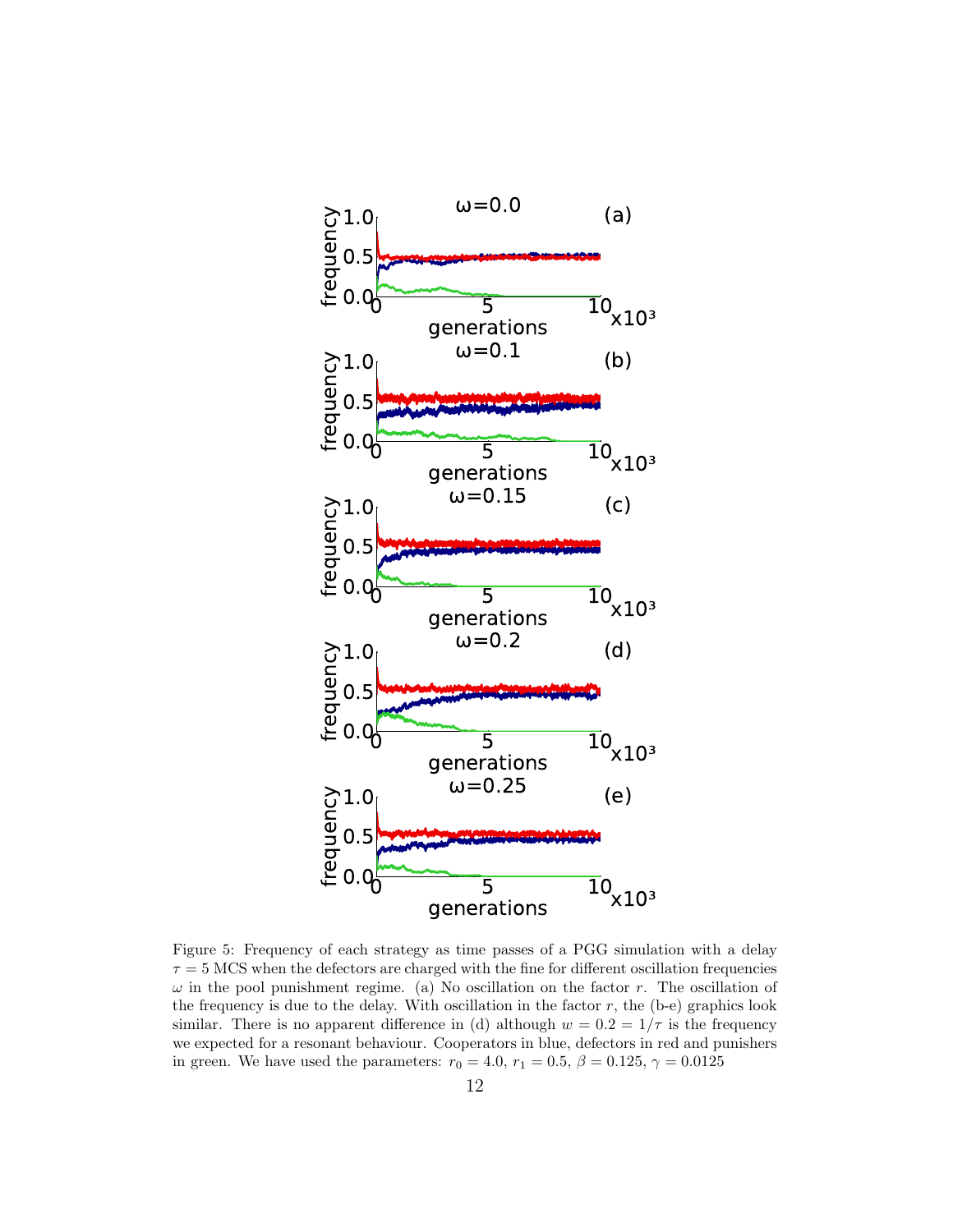applies here, the larger the punishment delay is, the less effective punishment becomes becomes. This holds for peer punishment and all values of noise.

The evolution of the population frequency as time passes has been rep-resented on Fig. [5.](#page-11-0) Several simulations with  $\tau = 5$ ,  $r_0 = 3.8$ ,  $r_1 = 0.5$  and different oscillation frequencies are being plotted. The purpose of this figure is to see if there is any type of resonance phenomenon near  $\omega = 1/\tau = 0.2$  (d), but no difference is observed between the graphics of different frequencies. This may be due to the non-periodic behaviour of the population frequency at  $\omega = 0$ . As a matter of fact, there is no periodic oscillation, contrary to what was expected. Moreover, the frequency spectrum does not show a component at a possible delay frequency 0.2. The same simulations were calculated in the noiseless regime, but a periodic behaviour was not found either. So the reason for this is not due to the noise, but to the intrinsic randomness to the choice of which individual changes their strategy on the Monte Carlo simulation.

## <span id="page-12-0"></span>6. Conclusions

We have studied time-dependent effects on the *public goods game* under the premises of punishment with an additional strategy to the classic game: the punisher. Two ways of punishment were studied, peer and pool punishment. Both punishment strategies proved similar results except for a more effective promotion of cooperation on peer punishment. This is because defectors are being punished multiple times for the same infraction, therefore, the punishment is greater.

To investigate the dynamical nature of conditions of the game, we introduced a time-dependent enhancement factor r and a time delay  $\tau$  when the defectors receive its punishment. Both effects bring as a consequence a loss of cooperation. Actually, the population of defectors increases due to the great values of the oscillation amplitude of r. Oscillations in productivity hinder cooperation. Furthermore, for high oscillation frequencies, the time series is similar to the case when there are no oscillations. Rapid oscillations, like those given by noise, do not affect greatly the result. On the other hand, when the time delay was present, punishment had little effect and defection was more abundant. Therefore, the punishment delay also hinders cooperation. Finally, we have not observed any resonant behaviour when the two effects are present.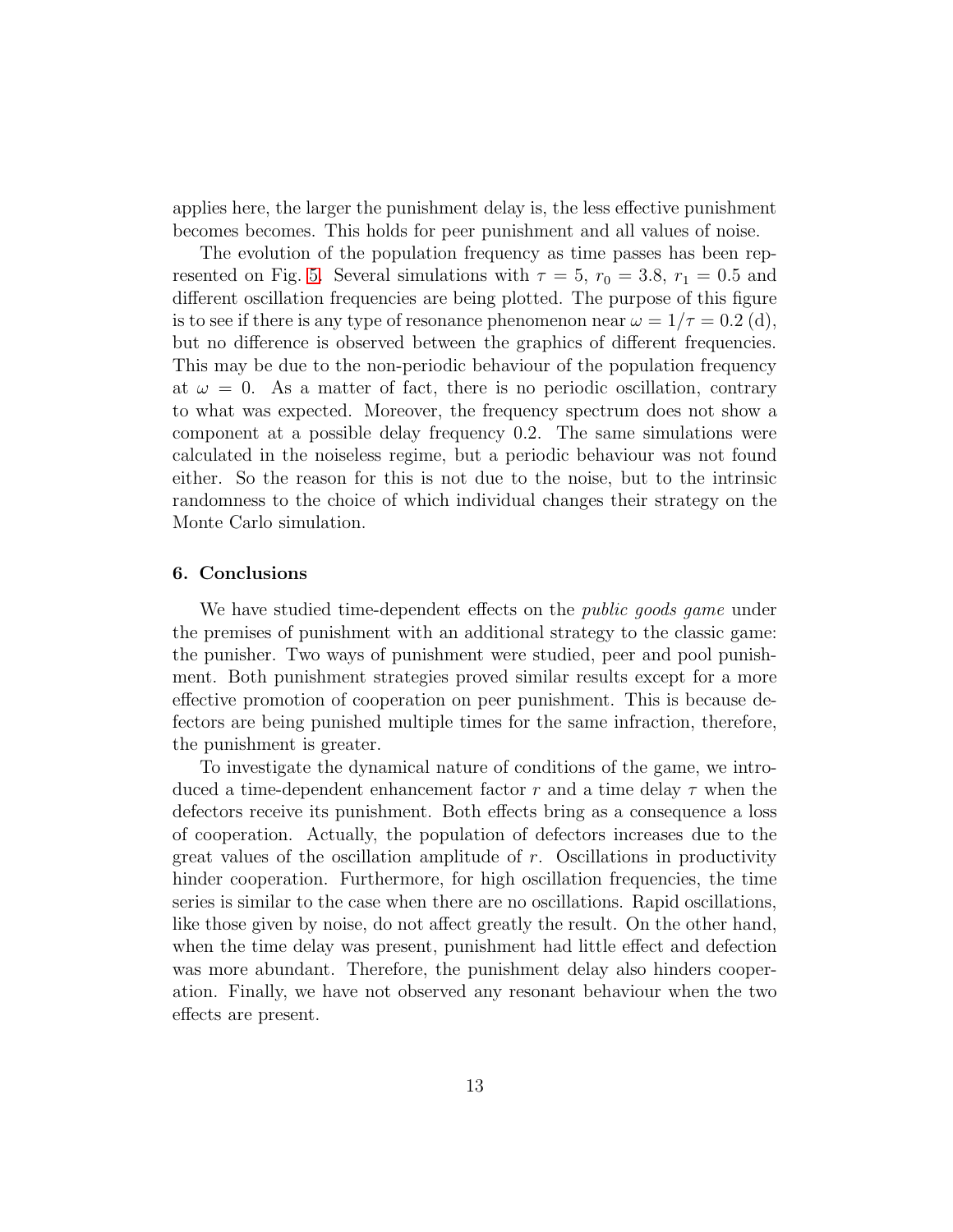#### Acknowledgments

This work has been financially supported by the Spanish State Research Agency (AEI) and the European Regional Development Fund (ERDF) under Project No. PID2019-105554GB-I00.

## Conflict of interest

The authors declare that they have no conflict of interest.

## Credit authorship contribution statement

Gaspar Alfaro: Investigation, Visualization, Software, Formal analysis, Writing - original draft. Miguel A.F. Sanjuán: Supervision, Conceptualization, Investigation, Formal analysis, Writing - review & editing, Funding acquisition.

## References

- <span id="page-13-0"></span>[1] Jusup M., Holme P., Kanazawa K. Takayasu M., Podobnik B., Wang L. Luo W., Klanjšček T., Fan J. Boccaletti S. Perc M. Social physics. Phys. Rep. 2022;948:1–148. https://doi.org/10.1016/j.physrep.2021.10.005
- <span id="page-13-1"></span>[2] Bi Z., Zhou H. Optimal Cooperation-Trap Strategies for the Iterated Rock-Paper-Scissors Game. PLoS One 2014;9:e111278. https://doi.org/10.1371/journal.pone.0111278
- <span id="page-13-2"></span>[3] Szab´o G. , T˝oke C. Evolutionary prisoner's dilemma game on a square lattice. Phys. Rev. E 1998;58:69. https://doi.org/10.1103/Phys. Rev. E.58.69
- <span id="page-13-3"></span>[4] Archetti M., Scheuring I. Game theory of public goods in one-shot social dilemmas without assortment. J. Theor. Biol. 2012;299;9-20. https://doi.org/10.1016/j.jtbi.2011.06.018
- [5] Wu T., Fu F., Wang L. Partner selections in public goods games with constant group size. Phys.Rev.E 2009;80;026121. https://doi.org/10.1103/Phys. Rev. E.80.026121